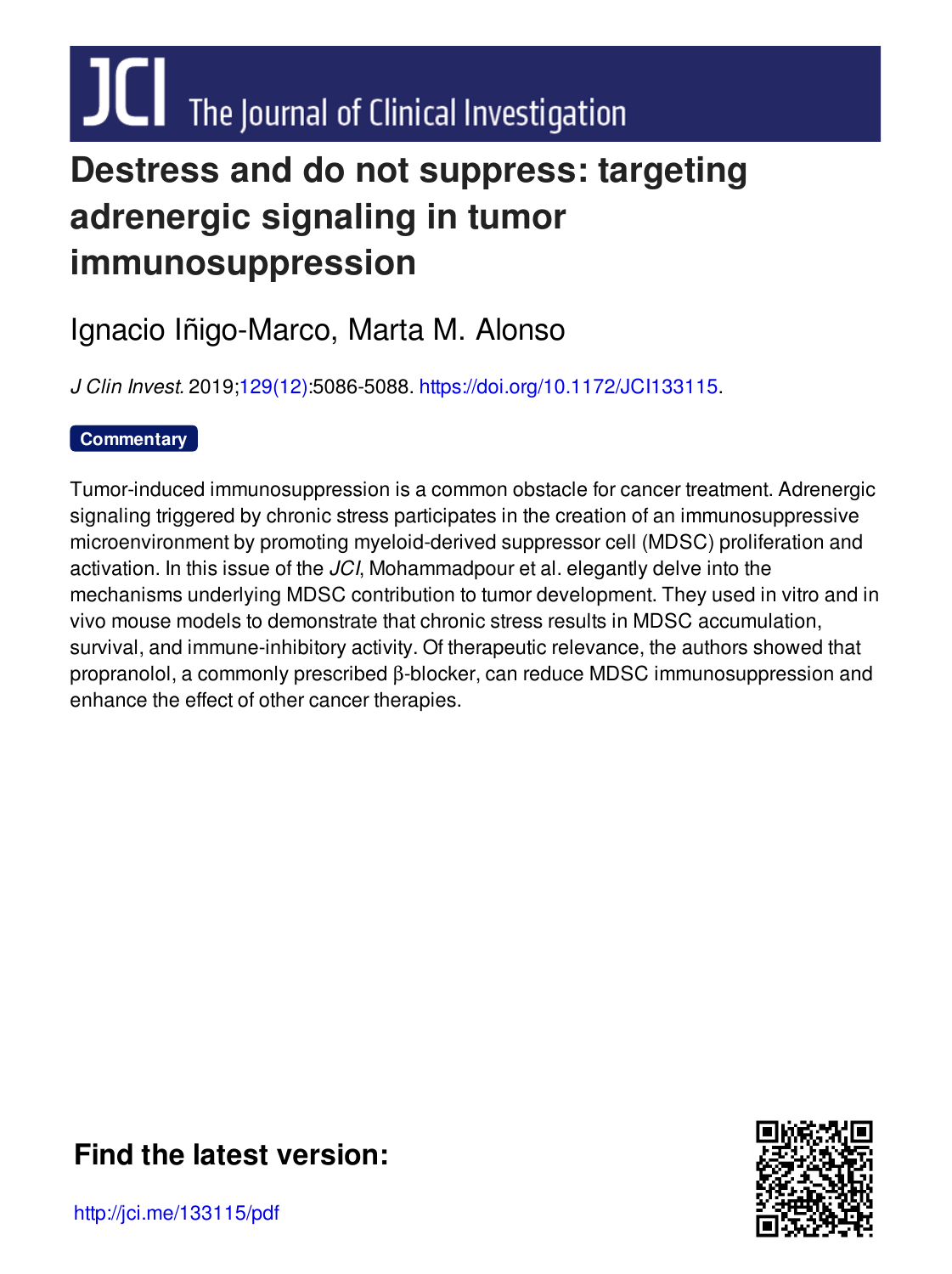## Destress and do not suppress: targeting adrenergic signaling in tumor immunosuppression

#### Ignacio Iñigo-Marco<sup>1,2,3</sup> and Marta M. Alonso<sup>1,2,3</sup>

'Navarra's Health Research Institute (IDISNA) Pamplona, Spain. <sup>2</sup>Program in Solid Tumors, Foundation for Applied Medical Research, Pamplona, Spain. <sup>3</sup>Department of Pediatrics, University Hospital of Navarra, Pamplona, Spain.

Tumor-induced immunosuppression is a common obstacle for cancer treatment. Adrenergic signaling triggered by chronic stress participates in the creation of an immunosuppressive microenvironment by promoting myeloid-derived suppressor cell (MDSC) proliferation and activation. In this issue of the *JCI*, Mohammadpour et al. elegantly delve into the mechanisms underlying MDSC contribution to tumor development. They used in vitro and in vivo mouse models to demonstrate that chronic stress results in MDSC accumulation, survival, and immune-inhibitory activity. Of therapeutic relevance, the authors showed that propranolol, a commonly prescribed **β**-blocker, can reduce MDSC immunosuppression and enhance the effect of other cancer therapies.

#### Chronic adrenergic stress impacts cancer progression

Chronic adrenergic stress has a deleterious effect on the immune system that impacts cancer progression, metastasis, and drug resistance [\(1,](#page-3-0) [2](#page-3-1)). Supporting this notion, previous studies showed that activating adrenergic receptors (ARs), which are broadly expressed in innate and adaptive immune cells and predominantly β2-AR, inhibits effector immune cells and promotes immunosuppressive cell activity [\(2](#page-3-1)). For example, β2-AR activation leads to metabolic deprivation and decreased secretion of IFN- $\gamma$  by CD8<sup>+</sup> T cells [\(3\)](#page-3-2), impaired dendritic cell (DC) maturation [\(4](#page-3-3)), and increased myeloid-derived suppressor cell (MDSC) recruitment [\(5\)](#page-3-4). In fact, many conventional anticancer therapies, as well as new immunotherapies, fail because the immune system is unable to fight the tumor. Tumors usually take advantage of immune system control mechanisms to create an appropriate microenvironment that favors cell survival and tumor growth ([6\)](#page-3-5). Tumors thrive in

the presence of immunosuppressive cells and signals that inhibit apoptosis, promote angiogenesis, and prevent the recruitment of cytotoxic cells.

#### Bridging stress and immunosuppression

In this issue of the *JCI*, Mohammadpour et al. ([7\)](#page-3-6) go a step further to bridge stress and immunosuppression, dissecting the functional link between adrenergic stress and MDSCs in tumor development. The authors used orthotopic breast cancer mouse models and β2-AR–/– knockout mice, to demonstrate that stress caused by housing mice in subthermal conditions (22°C) has a protumorigenic effect. They also showed adrenergic regulation of MDSCs as an effective strategy to restrain tumor growth and support other anticancer therapies [\(Figure 1\)](#page-2-0) ([7\)](#page-3-6).

MDSCs are a heterogeneous group of immature myeloid cells. Given the appropriate signaling, these cells are able to differentiate into granulocytes, macrophages and dendritic cells. Due to their

Related Article: p. 5537

**Conflict of interest:** The authors have declared that no conflict of interest exists. **Copyright:** © 2019, American Society for Clinical Investigation. **Reference information:** *J Clin Invest*. 2019;129(12):5086–5088. https://doi.org[/10.1172/JCI133115](https://doi.org/10.1172/JCI133115).

immunosuppressive effects on the tumor microenvironment (TME) and their ability to promote tumor growth and dissemination, MDSCs are attracting much attention in cancer research. Aside from their direct immunosuppressive effects, they also indirectly promote tumorigenesis by acting upon other immune cells involved in tumor immunity; MDSCs secrete antiinflammatory cytokines such as IL-10 and TGF-β, affect NK function, attract Tregs, and suppress cytotoxic cells, among other functions.

Mohammadpour et al. thoroughly studied the role of MDSCs in a murine breast cancer model. They concluded that upon adrenergic stimulation, MDSCs activate and proliferate, leading to an overall protumoral microenvironment. Unlike MDSCs from  $β2-AR^{-/-}$  mice, MDSCs from WT mice presented several oncogenic features and exhibited increased expression of β2-AR and tumoral markers, such as Arg-I, PDL-1, and BCL-2, among others ([7\)](#page-3-6).

Mohammadpour and colleagues revealed that MDSC protumoral changes depend on adrenergic-induced STAT3 phosphorylation ([7](#page-3-6)). This finding seems reasonable since STAT3 is a transcription factor known to promote MDSC proliferation and survival while restraining their differentiation. Notably, STAT3 inhibition is harmless to normal cells. However, inhibiting STAT3 can trigger MDSCs to differentiate into tumor-associated macrophages (TAMs), which are myeloid cells that also play a preferentially immunosuppressive role in tumors [\(8\)](#page-3-7). Therefore, inhibiting STAT3 would inhibit MDSC proliferation, but also increase the number of TAMs, which could have their own detrimental effects. If the overactivation of STAT3 found in tumors promotes MDSC proliferation but STAT3 inhibition induces MDSC differentiation into TAMs, what is less damaging: MDSC or TAM proliferation? Clinically targeting STAT3 to modulate MDSCs is an appealing strategy to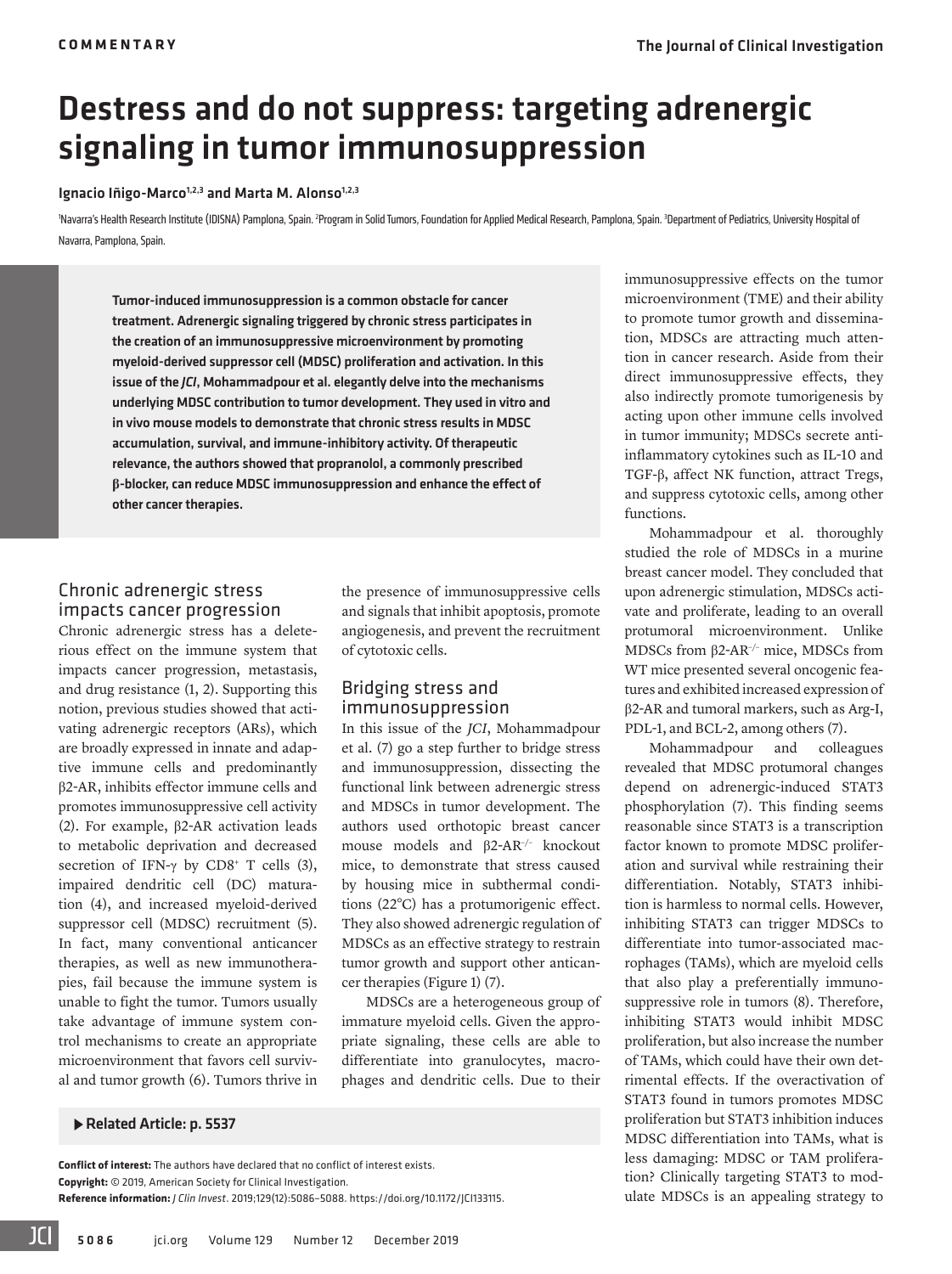#### <span id="page-2-0"></span>[The Journal of Clinical Investigation](https://www.jci.org) **COMMENTARY**



restrict immunosuppression in the TME; but if considered as a treatment option, studies should carefully check for opposing effects ([9\)](#page-3-14).

Mohammadpour and authors also showed that adrenergic-induced changes occur in MDSCs in both the TME and spleen ([7\)](#page-3-6). These changes in the spleen are remarkable since MDSCs sometimes behave differently in peripheral lymphoid organs as they do in the TME [\(10\)](#page-3-15). MDSCs in peripheral lymphoid organs are mostly polymorphonuclear MDSCs (PMN-MD-SCs), which depend on ROS-mediated immunosuppression and need antigen-specific interaction with T cells ([11](#page-3-16)). In contrast, monocytic MDSCs (M-MDSCs), which are more abundant in the TME than PMN-MDSCs, have a more potent suppressive effect and rapidly differentiate into TAMs [\(12\)](#page-3-11). Therefore, the different behavior of MDSCs between tumor and periphery certainly requires further consideration.

Most cancer patients experience high levels of stress derived from diagnosis and treatment, and stress is known to negatively affect the immune system and response to treatment. Crosstalk between the autonomic nervous system and immune response is well established ([13\)](#page-3-12). In fact, tumors secrete neural growth factors to attract autonomic innervation in an angiogenesis-like manner ([14](#page-3-13)). These adrenergic terminals innervate lymphoid organs and ganglia, suggesting that stress signals tightly regulate the immune response. Indeed, adrenergic receptors for norepinephrine and epinephrine are expressed on the surfaces of a broad range

[jci.org](https://www.jci.org) [Volume 129 Number 12 December 2019](https://www.jci.org/129/12) 5087

#### **Figure 1. Schematic representation of adrenergic stress upon MDSC physiology.** Subthermoneutral housing induces adrenergic

β2-AR–mediated stress. Adrenergic stress alters MDSC physiology and enhances MDSC protumoral-immunosuppressive signaling. MDSCs from β2-AR–/– mice fail to respond to adrenergic stress, which attenuates the immunosuppressive phenotype. β-enhancers, such as isoproterenol, enhance protumoral responses while the β-blocker propranolol alleviates protumoral phenotype in WT mice.

of cells, including immune cells, in which β2-AR is the most highly expressed adrenergic receptor ([15\)](#page-3-8). Chronic adrenergic stress acts upon most of these immune cell types, compromising their function and leading to a poor patient outcome [\(1\)](#page-3-0). Mohammadpour et al. confirm increased tumor growth under adrenergic stress. They showed that stress-promoting conditions increased MDSC proliferation and activation, as well as protumoral cytokine levels in plasma and tumor. Conversely, none of these effects are observed in  $\beta$ 2-AR<sup>-/-</sup> mice, which present a better outcome in terms of tumor growth, protumoral cytokine levels, and lung metastasis ([7](#page-3-6)).

#### β-blockers in oncologic patients

In their paper, Mohammadpour et al. not only confirm the immunosuppressive effect of MDSCs on tumor development, but also link this detrimental effect with stress-induced adrenergic signaling, which is common in oncologic patients. More importantly, the authors efficiently targeted and reverted the immunosuppressive phenotype using β-blocking drugs ([7\)](#page-3-6). β-blockers, such as propranolol, have treated other pathologies such as hypertension, essential tremor, anxiety, and migraines for decades. Propranolol has minor to no side effects and translational application would be much quicker and less expensive than new drug development. Notably, oncologic patients already taking β-blockers for other pathologies may have better outcomes [\(16\)](#page-3-9). Although only one prospective study to date has addressed this finding, the results are encouraging. A fraction of melanoma patients taking propranolol showed a significantly lower rate of cancer recurrence than those not taking the medication ([17](#page-3-10)). Nevertheless, clinical trials specifically designed to evaluate the safety and effectiveness of propranolol and other